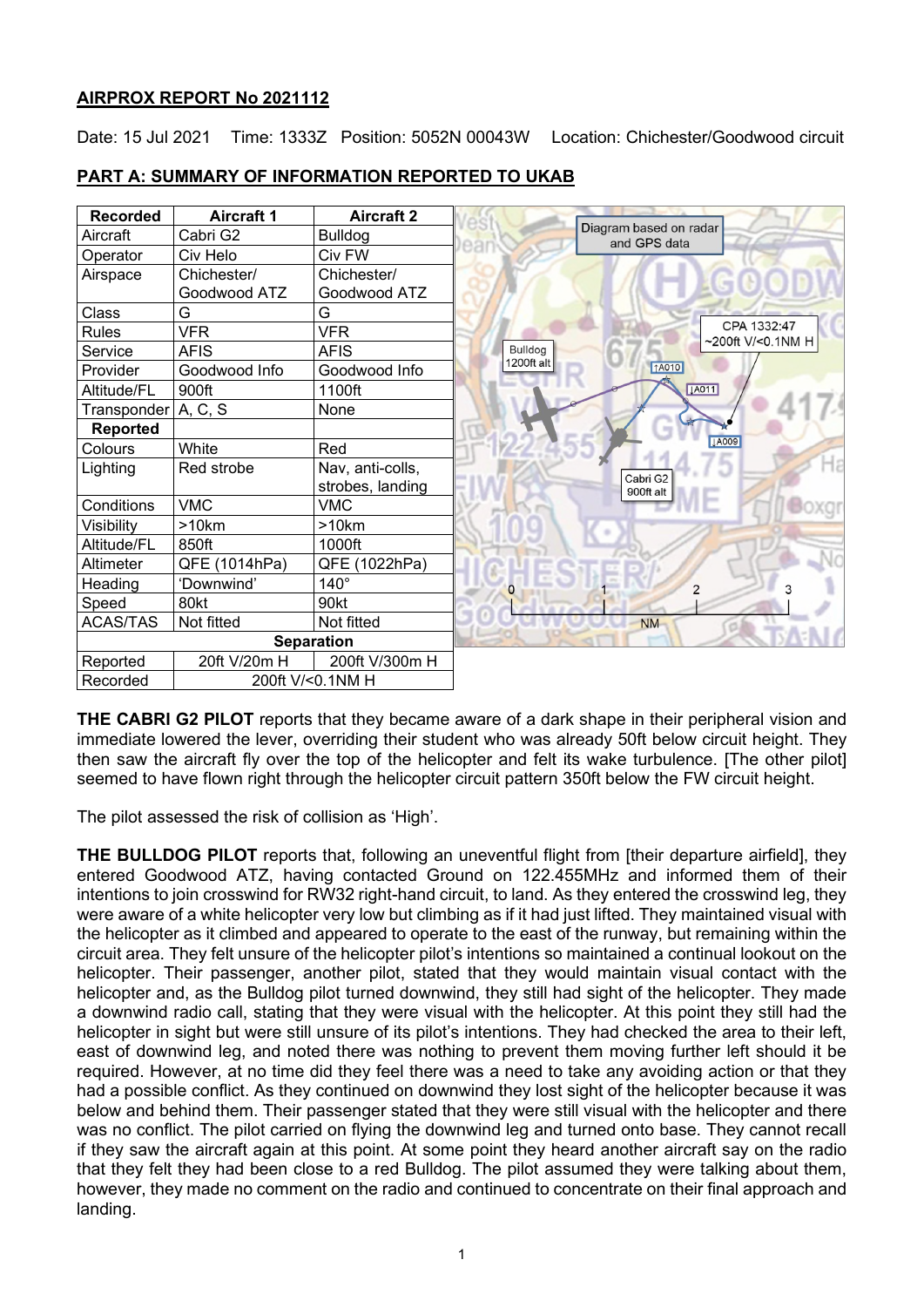Although they were always aware of the proximity of the helicopter, and were unsure of its pilot's intentions, they never felt that they were too close, or that there was a need for them to deviate from their route. They had been aware of the helicopter from an early point and felt comfortable being able to continue their circuit whilst maintaining good visual with it. Once they had lost visual, their passenger was still able to maintain visual.

The pilot assessed the risk of collision as 'None'.

**THE GOODWOOD AFISO** reports that the pilot of the Cabri G2 reported a fixed-wing aircraft close at 850ft in the vicinity of the helicopter circuit and reported that they were descending to avoid. [The Cabri G2] pilot visited the Tower after the event and subsequently filed an Airprox report.

### **Factual Background**

The weather at Shoreham was recorded as follows:

METAR EGKA 151320Z 35010KT 9999 BKN031 22/17 Q1021= METAR EGKA 151350Z 33010KT 9999 BKN033 23/16 Q1021=

### **Analysis and Investigation**

#### **UKAB Secretariat**

An analysis of the NATS radar replay and GPS data provided by the Bulldog pilot was undertaken. The Cabri G2 was displayed in both primary and secondary radar; the Bulldog was not detected by the NATS radars. The Cabri G2 was identified using radar data – the track was observed to be unsteady in the moments leading up to the Airprox but this could have been due to radar performance and processing errors. The GPS data provided by the Bulldog pilot was correlated with the radar track of the Cabri G2; CPA occurred at 1342:47 and was measured as ~200ft V and <0.1NM H by comparison of the positional information from the 2 different data sources. A schematic of the fixed- and rotary-wing circuits at Goodwood is at Figure 1. The airfield elevation at Goodwood is 109ft; therefore, the published fixed-wing circuit height of 1200ft equates to an altitude of 1300ft and the published rotary-wing circuit height of 900ft equates to an altitude of 1000ft.



Figure 1 – Chichester/Goodwood circuit patterns for fixed-wing aircraft, overlaid with the (Northern) helicopter pattern for when RW[1](#page-1-0)4/32 is in use<sup>1</sup>

<span id="page-1-0"></span><sup>&</sup>lt;sup>1</sup> Sources[: https://www.aurora.nats.co.uk/htmlAIP/Publications/2021-10-07-AIRAC/html/index-en-GB.html](https://www.aurora.nats.co.uk/htmlAIP/Publications/2021-10-07-AIRAC/html/index-en-GB.html) and <https://www.goodwood.com/flying/pilot-information/old-circuit-patterns--noise-abatement/>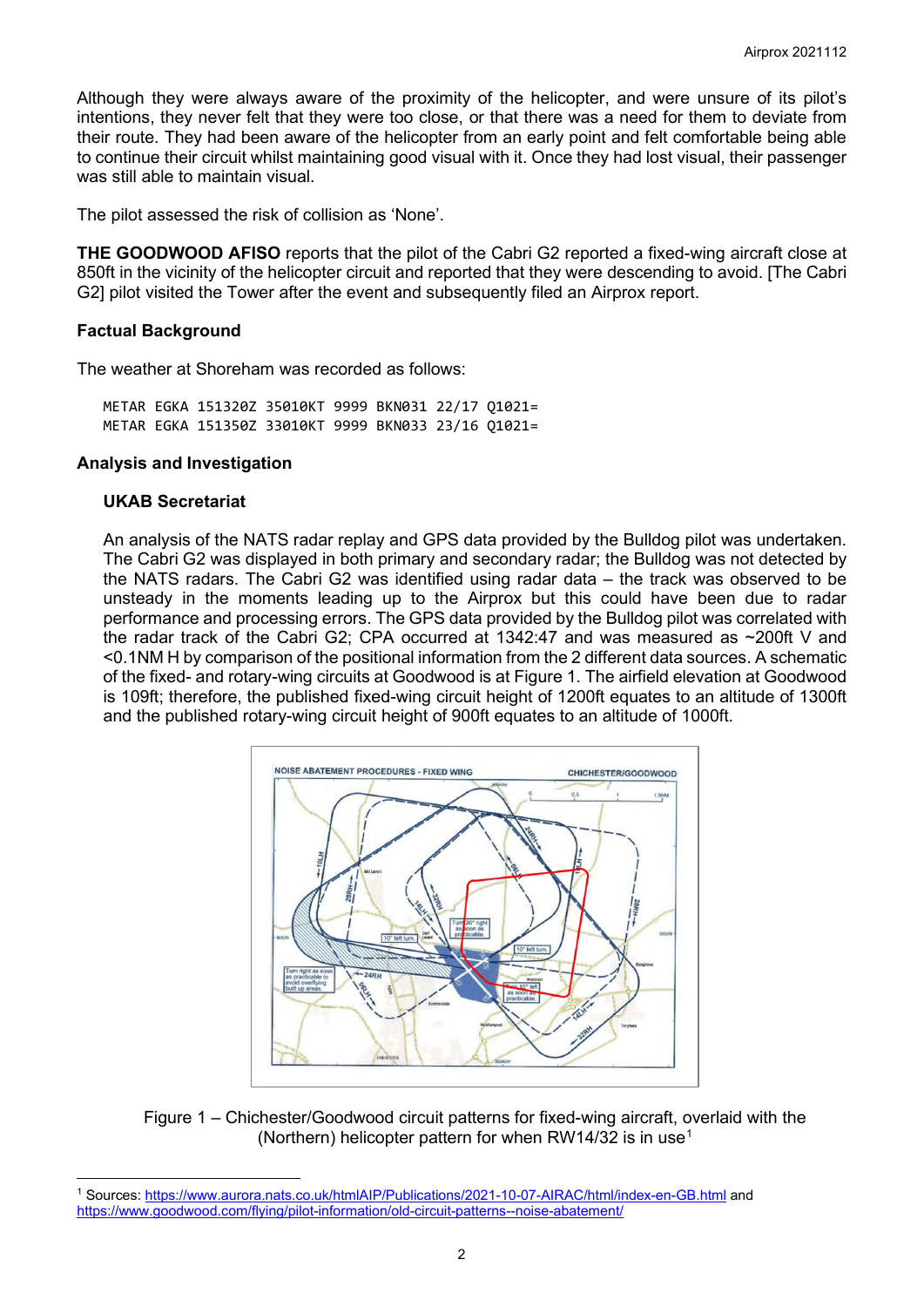The Cabri G2 and Bulldog pilots shared an equal responsibility for collision avoidance and not to operate in such proximity to other aircraft as to create a collision hazard. $^2$  $^2$  An aircraft operated on or in the vicinity of an aerodrome shall conform with or avoid the pattern of traffic formed by other aircraft in operation. $^3$  $^3$ 

#### **Summary**

An Airprox was reported when a Cabri G2 and a Bulldog flew into proximity in the Chichester/Goodwood circuit at 1333Z on Thursday 15<sup>th</sup> July 2021. Both pilots were operating under VFR in VMC and both pilots were in receipt of an Aerodrome Flight Information Service from Goodwood Information.

### **PART B: SUMMARY OF THE BOARD'S DISCUSSIONS**

Information available consisted of reports from both pilots, radar photographs/video recordings, GPS data from the Bulldog pilot and a report from the AFISO involved. Relevant contributory factors mentioned during the Board's discussions are highlighted within the text in bold, with the numbers referring to the Contributory Factors table displayed in Part C.

The Board first considered the actions of the Cabri G2 and heard from a helicopter pilot member that the Goodwood circuit patterns for fixed-wing and rotary-wing aircraft can be challenging due to the numerous noise-sensitive areas around the airfield. The Board noted that the helicopter student had been struggling with their height-keeping in the circuit, though agreed that this had been in the 'safe' sense in that they had been flying slightly lower than the promulgated circuit height of 900ft agl (~1000ft alt). The Board also noted that the Cabri G2 pilot had reported 'becoming aware' of the presence of another aircraft, leading the Board to conclude that the Cabri G2 pilot had not assimilated the joining calls from the Bulldog pilot (**CF6**) and had therefore not had any situational awareness of the presence of the Bulldog (**CF5**) until they had seen it in their peripheral vision as it had passed over the top of the helicopter, too late for them to take any action to materially increase separation (**CF7**).

The Board then considered the actions of the Bulldog pilot and members noted the disparity in the reported altimeter subscale settings from the 2 pilots. Some members wondered whether one of the pilots had misremembered, or if the Bulldog pilot had been flying with the QNH selected. The Board noted that the QNH at Shoreham (the nearest available airfield with a weather report) had been 1021hPa, which lent weight to the Bulldog pilot flying the circuit with QNH set, but did not explain the 8hPa difference in QFE and QNH when the Goodwood airfield elevation (109ft) would only account for approximately 4hPa difference. Ultimately, the Board could not consolidate these potential errors and so agreed not to assign a contributory factor to the Airprox relating to incorrect altimeter setting (in any event, the vertical separation had been measured against the same datum). However, it was clear from the recorded data that the Bulldog pilot had been flying the fixed-wing circuit at the incorrect altitude, although the reason why could not be established, and the Board agreed that this had been contributory to the Airprox (**CF2**, **CF3**). Members noted that the Bulldog pilot had been visual with the Cabri G2 as they had joined the circuit on their crosswind leg but had been unsure of the Cabri pilot's intentions (**CF5**). The Board felt that the Bulldog pilot could have asked either the AFISO or the Cabri pilot themselves for their intentions (**CF4**) and that this information may have assisted the Bulldog pilot in remaining sufficiently clear of the Cabri (**CF8**).

The Board then briefly considered the actions of the Goodwood AFISO and quickly agreed that there had been little that they could have done to prevent the Airprox, as they were not required to monitor either aircraft under the terms of an AFIS (**CF1**). However, this led to a discussion regarding the published circuit patterns at Goodwood and the Board was reminded of a similar incident in 2019 (Airprox 201926[4](#page-2-2)<sup>4</sup>) where a fixed-wing and a rotary-wing aircraft had encountered each other on their respective downwind legs for RW32RH. Although the Board found, in that instance, that both aircraft had been separated by the margins required at Goodwood, it was noted that the PPL skills test

<span id="page-2-0"></span><sup>2</sup> (UK) SERA.3205 Proximity.

<span id="page-2-1"></span> $3$  (UK) SERA.3225 Operation on and in the Vicinity of an Aerodrome.

<span id="page-2-2"></span>[<sup>4</sup>https://www.airproxboard.org.uk/uploadedFiles/Content/Standard\\_content/Airprox\\_report\\_files/2019/Airprox%20Report%20](https://www.airproxboard.org.uk/uploadedFiles/Content/Standard_content/Airprox_report_files/2019/Airprox%20Report%202019264.pdf) [2019264.pdf](https://www.airproxboard.org.uk/uploadedFiles/Content/Standard_content/Airprox_report_files/2019/Airprox%20Report%202019264.pdf)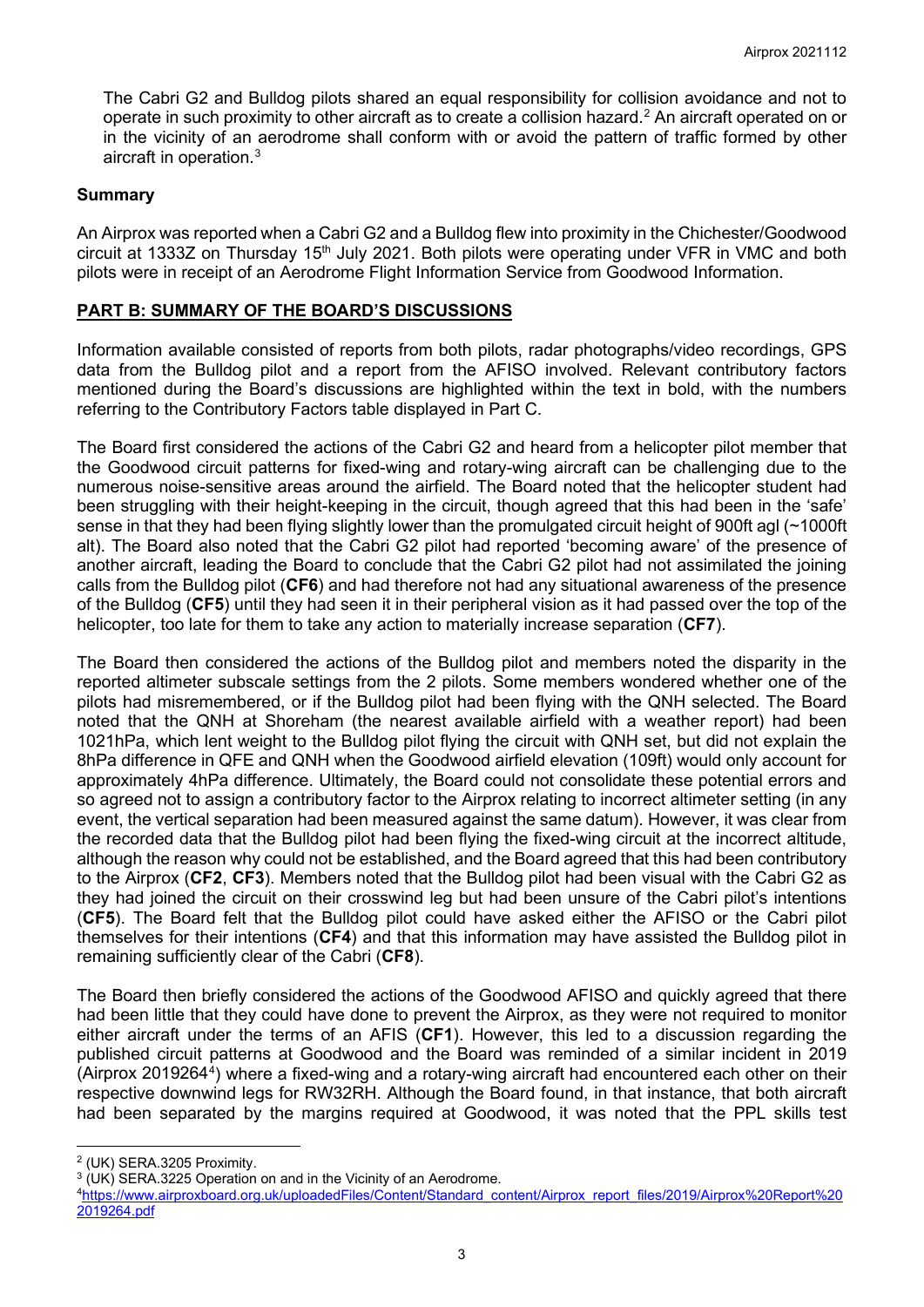tolerances for a pilot's height-keeping are +150ft; at Goodwood this could feasibly lead to a fixed-wing aircraft and a rotary-wing aircraft flying geographically overlapping circuits at the same altitude. At the time, the Board made a Safety Recommendation for 'Goodwood to review fixed-wing and rotary-wing circuit deconfliction' to address the geographical conflict points and their vertical separation. The Board noted that Goodwood had initially accepted the Recommendation but that communication on addressing the Recommendation had been sporadic (partly due to the Coronavirus pandemic) and that nothing had been heard from Goodwood since June 2021. Given that the published circuit patterns have not changed since Airprox incident number 2019264, the Board agreed that the conditions for the types of encounter seen in this Airprox and in Airprox 2019264 still remain and therefore, rather than make another Safety Recommendation, the UKAB Secretariat undertook to write again to Goodwood in this regard to understand what steps have been taken towards addressing the Safety Recommendation made in June 2020.

Finally, The Board considered the risk involved in this Airprox. Members noted that the Cabri G2 pilot had been alarmed by the proximity of the Bulldog and had assessed the risk of collision as 'high', while the Bulldog pilot had been quite comfortable with the separation and had assessed the risk of collision as 'none'. The Board was grateful to the Bulldog pilot for supplying their GPS log file from the flight because the aircraft had not been recorded by the NATS radars; therefore, without the GPS log file, the Board's understanding of the geometry involved would have been greatly diminished. While it was clear to the Board that there had been almost no horizontal separation, it was noted that this is 'by design' for the Goodwood circuit, relying on pilots maintaining the correct circuit height for their aircraft type. Therefore, noting that the vertical separation at CPA had reduced to 200ft, the Board agreed that safety had been reduced but that there had not been any risk of collision; Risk Category C.

# **PART C: ASSESSMENT OF CONTRIBUTORY FACTORS AND RISK**

|           | 2021112                                                    |                                                                       |                                                                                                     |                                                                                  |  |  |  |  |  |  |
|-----------|------------------------------------------------------------|-----------------------------------------------------------------------|-----------------------------------------------------------------------------------------------------|----------------------------------------------------------------------------------|--|--|--|--|--|--|
| <b>CF</b> | <b>Factor</b>                                              | <b>Description</b>                                                    | <b>UKAB Amplification</b>                                                                           |                                                                                  |  |  |  |  |  |  |
|           | <b>Ground Elements</b>                                     |                                                                       |                                                                                                     |                                                                                  |  |  |  |  |  |  |
|           | • Situational Awareness and Action                         |                                                                       |                                                                                                     |                                                                                  |  |  |  |  |  |  |
| 1         | Contextual                                                 | • ANS Flight Information Provision                                    | Provision of ANS flight information                                                                 | The ATCO/FISO was not<br>required to monitor the<br>flight under a Basic Service |  |  |  |  |  |  |
|           | <b>Flight Elements</b>                                     |                                                                       |                                                                                                     |                                                                                  |  |  |  |  |  |  |
|           | <b>• Regulations, Processes, Procedures and Compliance</b> |                                                                       |                                                                                                     |                                                                                  |  |  |  |  |  |  |
| 2         | <b>Human Factors</b>                                       | • Use of policy/Procedures                                            | Events involving the use of the relevant<br>policy or procedures by flight crew                     | Regulations and/or<br>procedures not complied<br>with                            |  |  |  |  |  |  |
|           |                                                            | <b>• Tactical Planning and Execution</b>                              |                                                                                                     |                                                                                  |  |  |  |  |  |  |
| 3         | <b>Human Factors</b>                                       | • Action Performed Incorrectly                                        | Events involving flight crew performing<br>the selected action incorrectly                          | Incorrect or ineffective<br>execution                                            |  |  |  |  |  |  |
|           |                                                            | <b>• Situational Awareness of the Conflicting Aircraft and Action</b> |                                                                                                     |                                                                                  |  |  |  |  |  |  |
| 4         | <b>Human Factors</b>                                       | • Lack of Communication                                               | Events involving flight crew that did not<br>communicate enough - not enough<br>communication       | Pilot did not request<br>additional information                                  |  |  |  |  |  |  |
| 5         | Contextual                                                 | • Situational Awareness and<br><b>Sensory Events</b>                  | Events involving a flight crew's<br>awareness and perception of situations                          | Pilot had no, late or only<br>generic, Situational<br>Awareness                  |  |  |  |  |  |  |
| 6         | <b>Human Factors</b>                                       | • Understanding/Comprehension                                         | Events involving flight crew that did not<br>understand or comprehend a situation<br>or instruction | Pilot did not assimilate<br>conflict information                                 |  |  |  |  |  |  |
|           | • See and Avoid                                            |                                                                       |                                                                                                     |                                                                                  |  |  |  |  |  |  |
| 7         | <b>Human Factors</b>                                       | · Identification/Recognition                                          | Events involving flight crew not fully<br>identifying or recognising the reality of<br>a situation  | Late sighting by one or both<br>pilots                                           |  |  |  |  |  |  |
| 8         | <b>Human Factors</b>                                       | • Incorrect Action Selection                                          | Events involving flight crew performing<br>or choosing the wrong course of action                   | Pilot flew close enough to<br>cause concern                                      |  |  |  |  |  |  |

Contributory Factors: